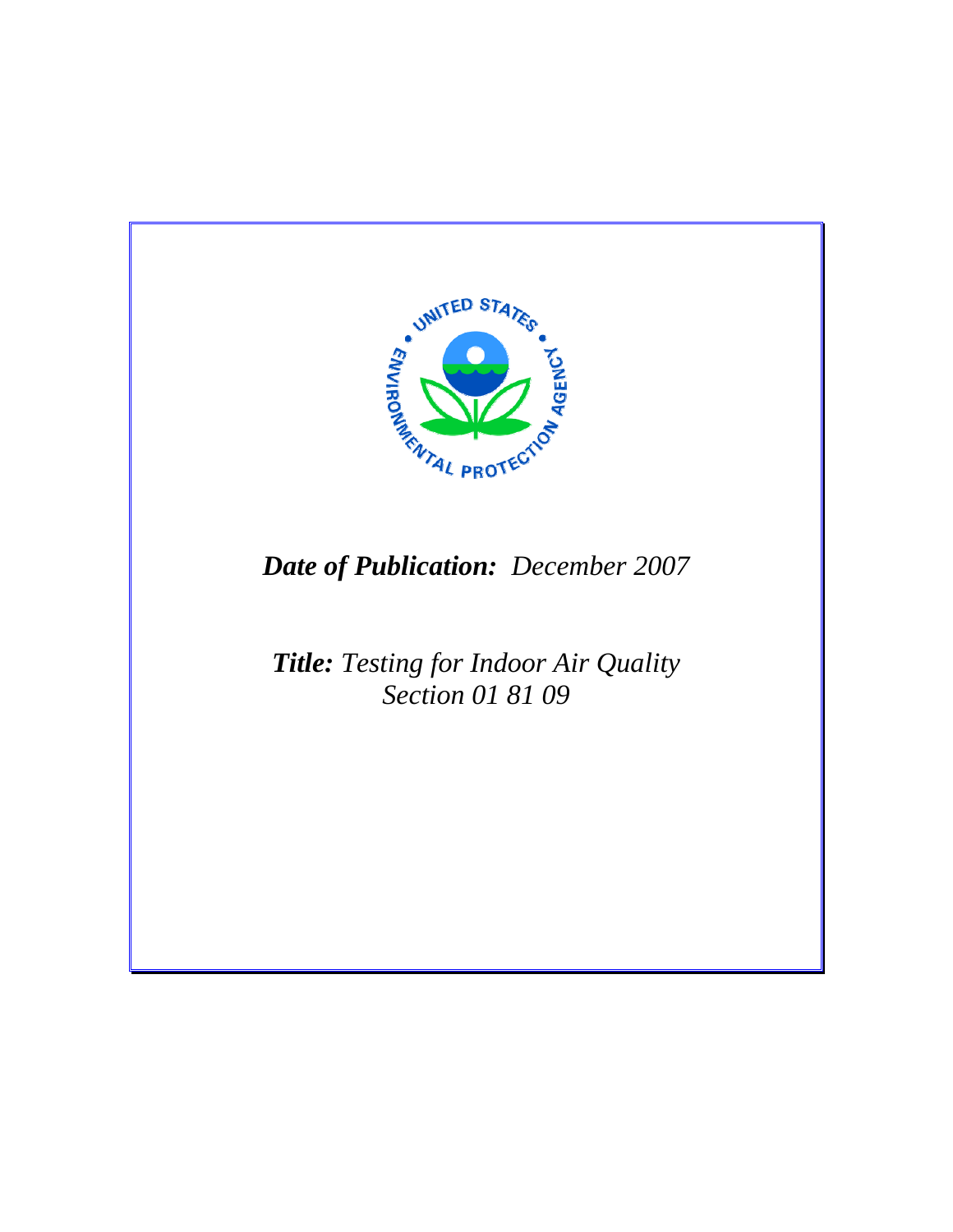# **SECTION 01 81 09 - TESTING FOR INDOOR AIR QUALITY**

# PART 1 - GENERAL

# 1.1 RELATED DOCUMENTS

A. Drawings and general provisions of Contract, including General and Supplementary Conditions, other Division 1 Specification Sections, and specifications of materials mentioned in this section, apply to this Section.

#### 1.2 SUMMARY

A. General: This section provides requirements for Baseline Indoor Air Quality (IAQ) Testing for maximum indoor pollutant concentrations for acceptance of the facility.

## 1.3 RELATED SECTIONS

- A. All work shall comply with Division 1 Section 01 81 13.
- B. Coordinate with Commissioning activities specified in Section 01 91 00.
- C. All work shall comply with Division 23, the section on "Testing, Adjusting and Balancing."

#### 1.4 SUBMITTALS

A. Baseline IAQ Testing: Submit a report for each test site specified for IAQ baseline testing as prescribed herein below and in Division 23, in the section on "Testing, Adjusting, and Balancing." Report on air concentrations of targeted pollutants identified in Subsection 3.1 of this section.

## 1.5 SEQUENCING AND SCHEDULING

A. Identify, program, and schedule all IAQ testing well in advance of construction in a manner to prevent delays to the performance of the work of this Contract in order to perform and complete all testing after the completion of construction activities and prior to occupancy.

## PART 2 - PRODUCTS (Not Used)

- PART 3 EXECUTION
- 3.1 BASELINE IAQ TESTING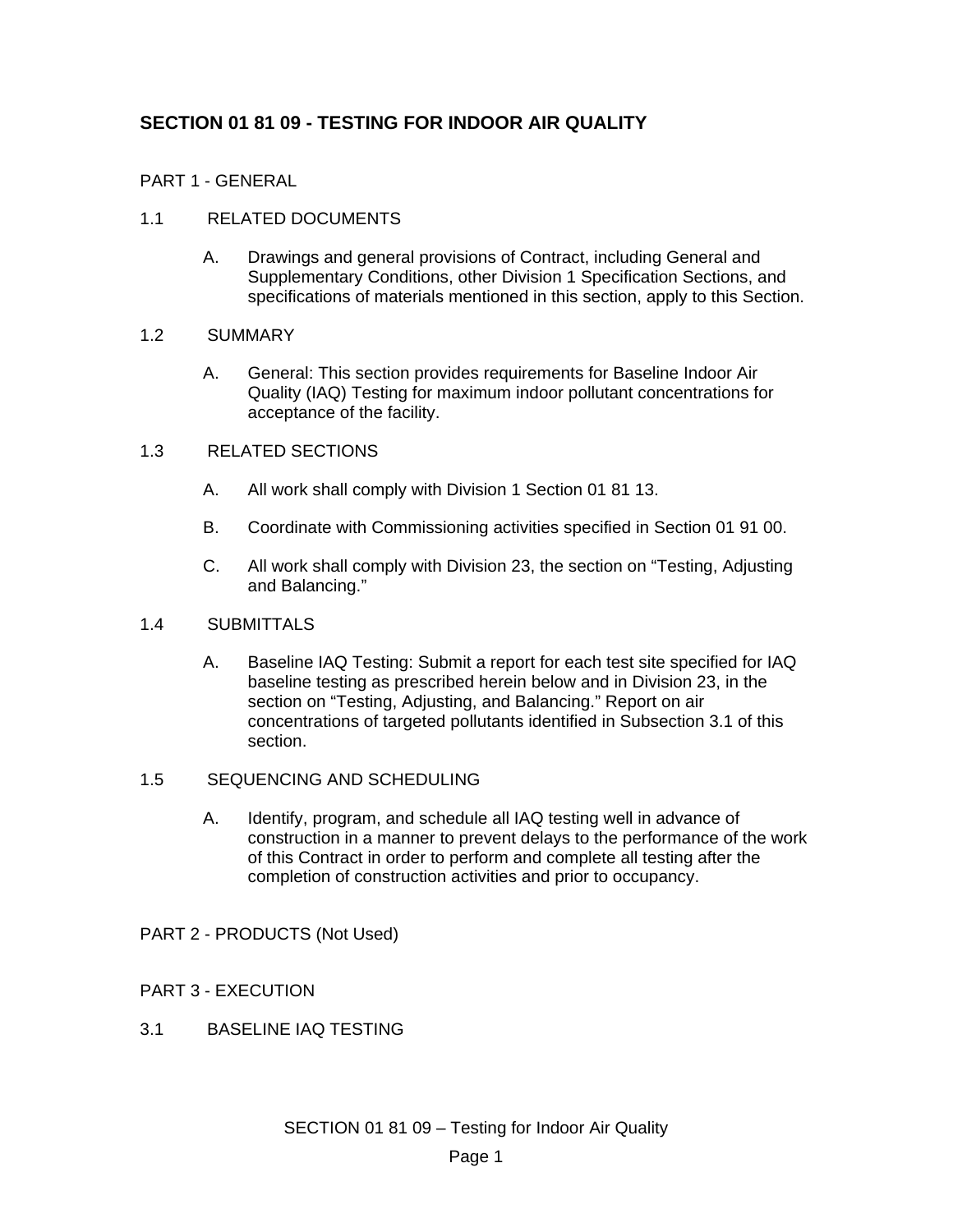- A. HVAC System Verification: To assure compliance with recognized standards for indoor air quality including ASHRAE Standard 62.1-2004, the Contractor's independent testing and balancing agency shall verify the performance of each HVAC system prior to Indoor Air Quality testing, including space temperature and space humidity uniformity, outside air quantity, filter installation, drain pan operation, and any obvious contamination sources.
- B. Indoor Air Quality Testing: Upon verification of HVAC system operation, the Contractor shall hire an independent contractor, subject to approval by the Contracting Officer's Representative, with a minimum of 5 years experience in performing the types of testing specified herein, to test levels of indoor air contaminants for compliance with specified requirements.
	- 1. Conduct baseline IAQ testing using testing protocols consistent with the United States Environmental Protection Agency Compendium of Methods for the Determination of Air Pollutants in Indoor Air.
	- 2. A test plan shall be submitted for the approval of the Contracting Officer's Representative. The plan shall specify procedures, times, instrumentation, and sampling methods that will be employed.
	- 3. Perform IAQ testing for at least the minimum number of required sampling locations, determined as follows: For each portion of the building served by a separate ventilation system, the number of sampling points shall not be less than one per 25,000 sq. ft., or for each contiguous floor area, whichever is larger, and include areas with the least ventilation as calculated by Ventilation Rate Procedure of ASHRAE Standard 62.1-2004 and greatest presumed source strength as identified by Owner. Collect air samples on three consecutive days and average the results of each three-day test cycle to determine compliance or non-compliance of indoor air quality for each air handling zone tested.

*The sampling area of not less than one sampling point per 25,000 sq. ft. meets the requirements for LEED-NC Construction Air Quality Management credit.* 

*Note that the 2004 version of Standard 62.1 determines allowable ventilation based not only on occupancy but also on assumed pollutant emissions from furnishings, so the "areas with least ventilation" will have to be determined accordingly.* 

- a. Verify areas to be tested with the Contracting Officer's Representative. Areas with 100% outside air ventilation rates such as laboratories are excluded from these testing requirements. The Contracting Officer's Representative is the sole judge of areas exempt from testing.
- 4. Perform IAQ testing following the completion of all interior construction activities and prior to occupancy. The building shall have

SECTION 01 81 09 – Testing for Indoor Air Quality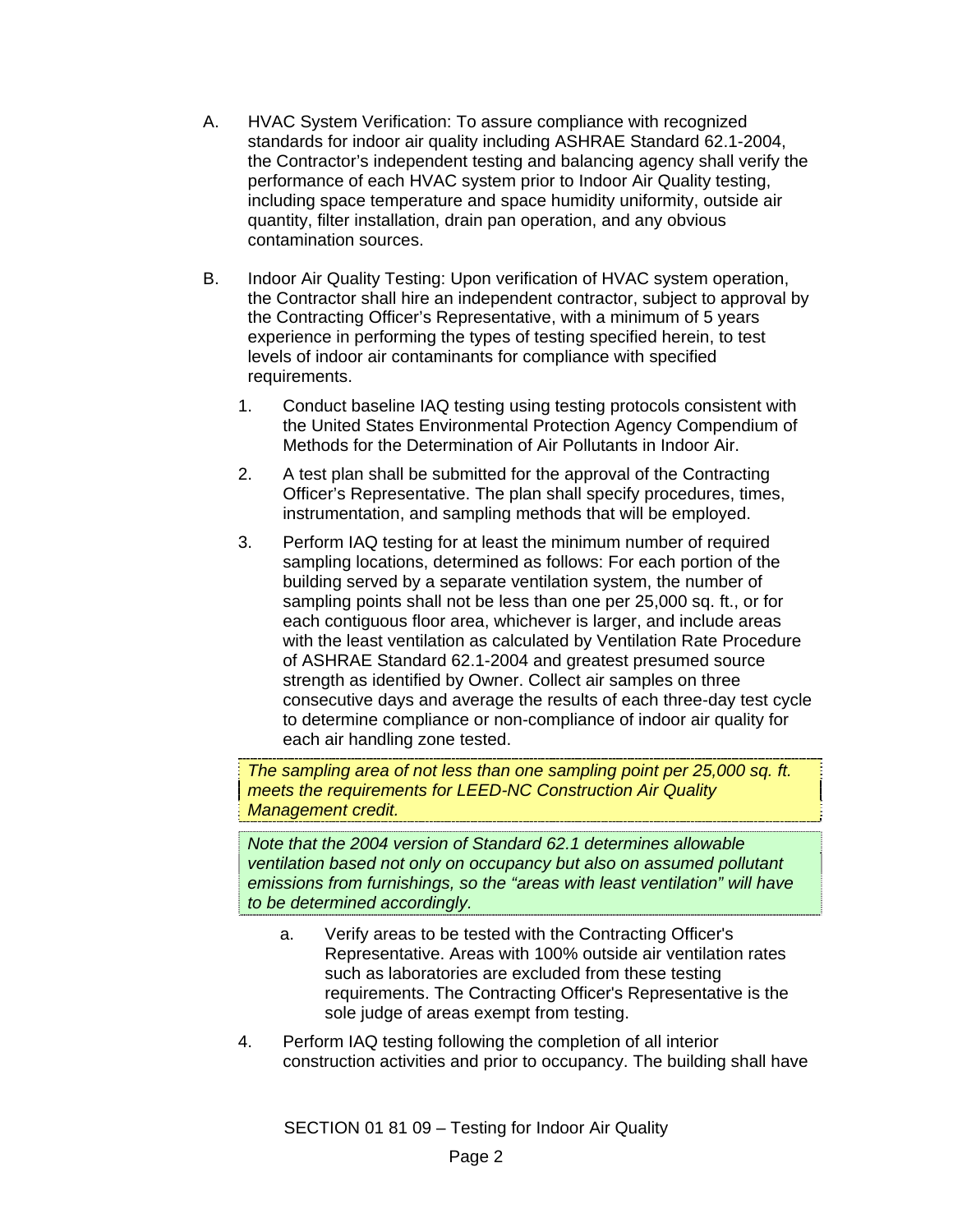all interior finishes installed including, but not limited to, millwork, doors, paint, carpet, and acoustic tiles. Perform testing prior to installation of furniture, workstation components, and casework.

*Performing initial testing prior to upfit activities ensures that construction and ventilation meet IAQ requirements and also provides a measurement baseline. Because systems furniture and other owner upfit activities may be a source, it is also wise to test after installation of furniture. This allows for allocation of accountability for any problems.* 

5. Perform IAQ testing within the breathing zone, between 3'–0" and 6'– 0" above the finished floor and over a minimum 4-hour period.

*The 4-hour minimum requirement is the same as required in the LEED-NC credit for a construction IAQ management plan before occupancy.* 

- 6. Collect air samples during normal occupied hours (prior to occupancy) with the building ventilation system starting at the daily normal start times and operated at the minimum outside air flow rate for the occupied mode throughout the duration of the air testing.
- 7. Sample and record outside air levels of formaldehyde and TVOC contaminants at three outside air locations (as determined by Owner) simultaneously with indoor tests to establish basis of comparison for these contaminant levels by averaging the three outdoor readings for each contaminant.
- 8. Perform airborne mold and mildew air sampling and speciation with simultaneous indoor and outdoor readings.
	- a. Samples are to be collected using a 12 liter-per-minute pump and a 0.45 micron polycarbonate filter, with a 4-hour duration for each sample.
	- b. Speciation shall be done with DNA detection using the quantitative polymerase chain reaction (QPCR) method. To ensure that filters are not precontaminated with mold, a field blank filter cartridge shall be tested after every eighth sample is tested.

*Four-hour sample collection periods are a minimum requirement—to ensure the collection of representative samples, an 8-hour period could be specified. The QPCR method is more reliable and consistent than conventional morphology using visual identification, which is highly dependent on the experience of the technician.* 

- 9. Acceptance of respective portions of the building by the Owner is subject to compliance with specified limits of indoor air quality contaminant levels.
- C. Indoor air quality shall conform to the following standards and limits:
	- 1. Formaldehyde: <20 microgram/m3 (16.3 ppb)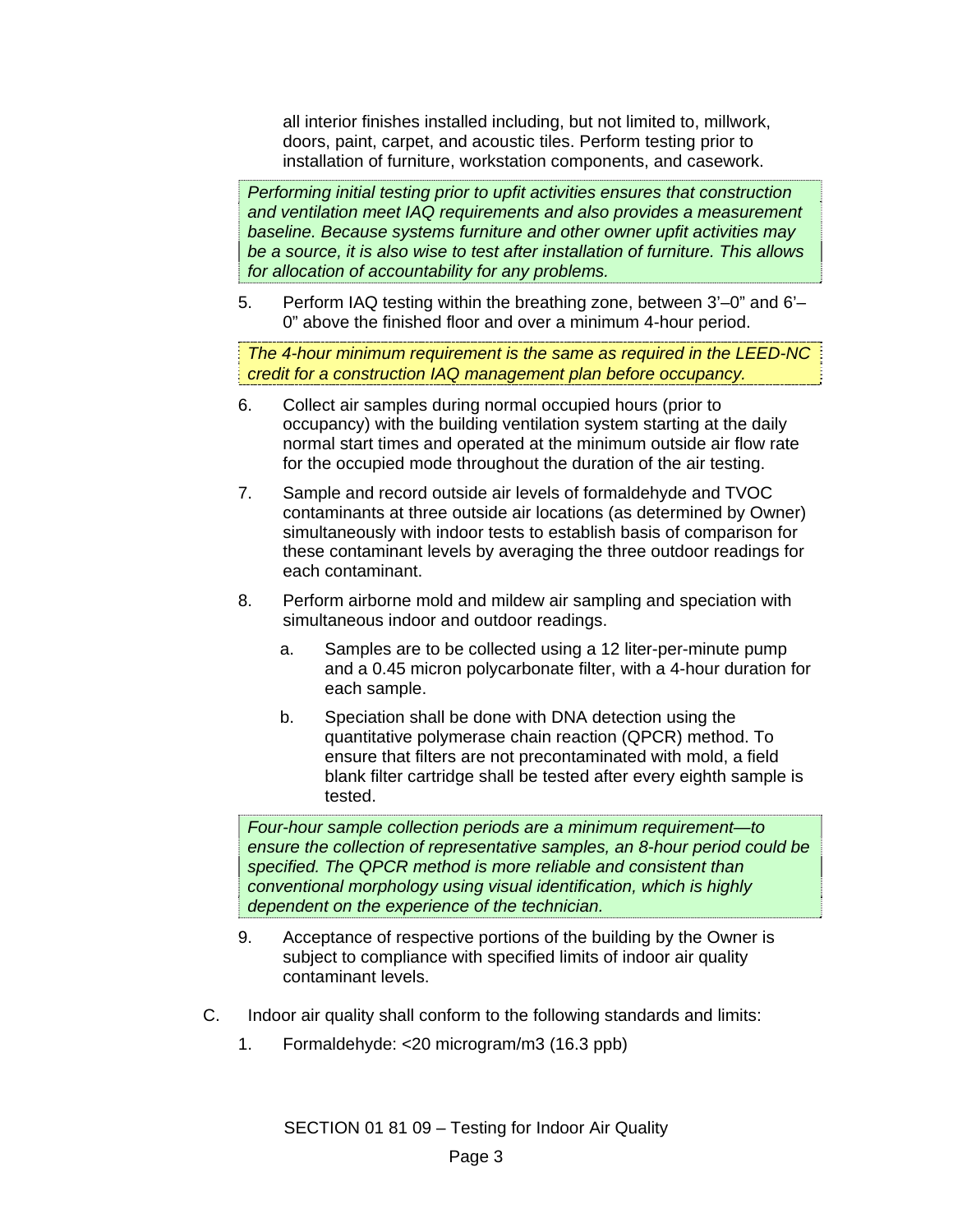- 2. Sum of VOCs: <200 microgram/m3
- 3. Carbon Monoxide: Not to exceed 9 ppm
- 4. Other compounds found on the California Office of Environmental Health Hazard Assessment's list of chronic inhalation Reference Exposure Levels (RELs) are not to exceed those levels, as published on: http://www.oehha.ca.gov/air/chronic\_rels/AllChrels.html

*Use of the California CREL levels is consistent with EPA's program office and supported by IAQ research at Research Triangle Park. The formaldehyde level is higher than the CREL (which is at a level that is often exceeded in outdoor air) but lower than the 27 ppb level that was selected for enforcement in California. The sum of VOCs level was retained from previous versions of this specification as a check against combinations of VOCs that individually are under the limit but may collectively constitute a problem.* 

*Allowable Air Concentration Levels meet or exceed the requirements of LEED-NC credit for a construction IAQ management plan before occupancy, with the exception of particulates (PM10), which are unlikely to be found in unoccupied buildings, and 4PC, which was once a common pollutant associated with carpet but is no longer a concern, particularly since any carpet to be installed will be certified as Green Label Plus. However, it may be necessary to include those pollutants in the specification to conform to the requirements of the LEED credit.* 

5. Airborne Mold and Mildew: The species identified in indoor air cannot vary by more than 10% from those identified in the exterior samples.

*Air sampling for mold and mildew is a rapidly changing science, and the 10% threshold represents a rough estimate of an acceptable differential, but a tighter threshold could also be applied.* 

- D. Test Reports: Prepare test reports showing the results and location of each test, a summary of the HVAC operating conditions, and a listing of any discrepancies and recommendations for corrective actions, if required.
	- 1. Include certification of test equipment calibration with each test report.
- E. For each sampling point where the maximum concentration limits are exceeded, the Contractor is responsible for conducting additional flush-out with outside air and retesting the specific parameter(s) exceeded to indicate the requirements are achieved. Repeat procedure until all requirements have been met. When retesting non-complying building areas, take samples from the same locations as in the first test. Retesting shall be performed at no additional expense to the Government.
- F. For each sampling point where the airborne mold and mildew indoor species distribution varies by more than 10% from exterior sampling speciation, Contractor shall identify the source of the mold and/or mildew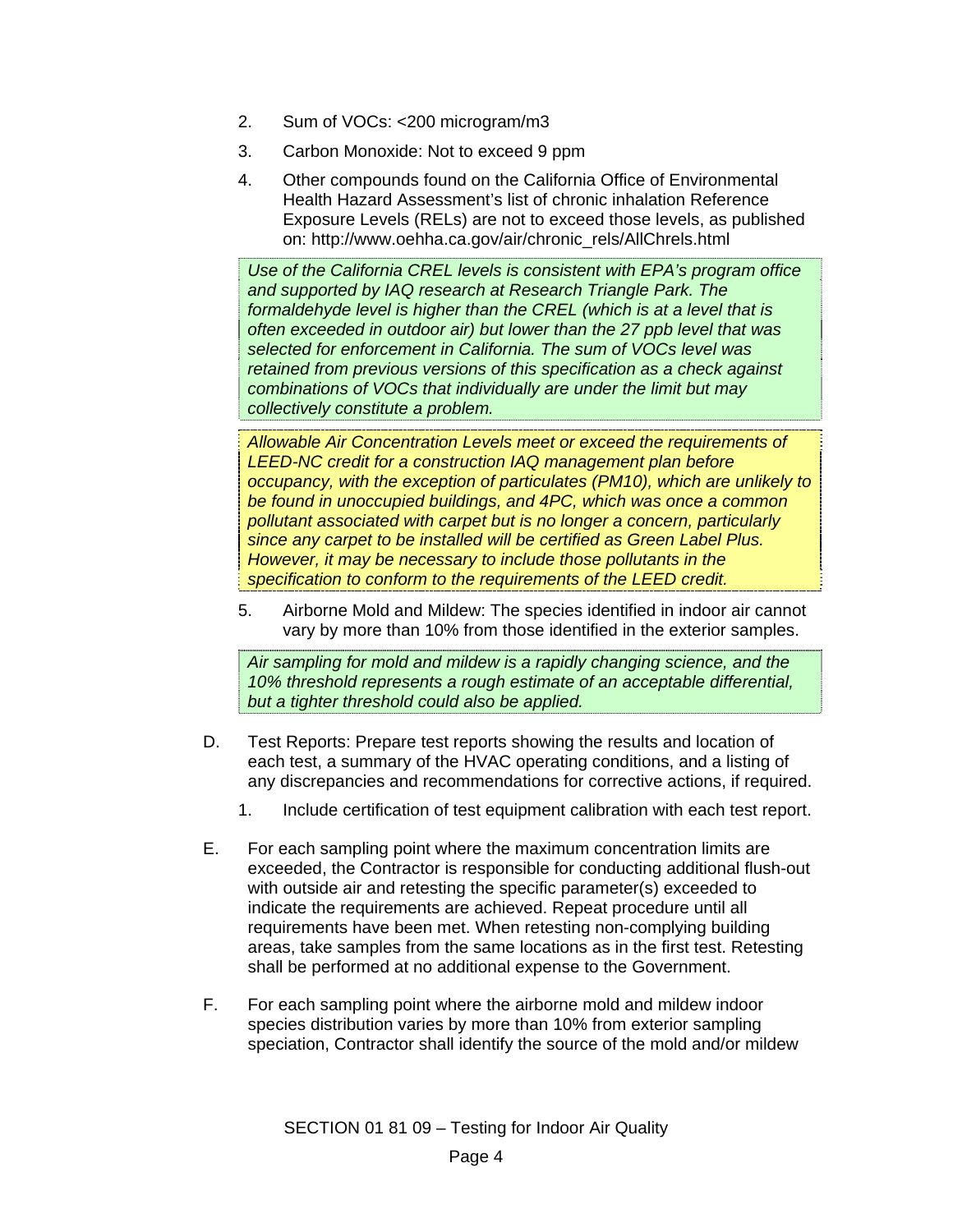and remediate with corrective action, then retest in accordance with section 3.1.B above until compliant results are attained.

G. In the event that any non-compliant test results occur, Contractor must provide a written report to the Owner describing the source(s) of the noncompliant condition(s) and the corrective action(s) implemented.

#### 3.2 INDEPENDENT MATERIALS TESTING:

- A. Materials That Must Be Tested: All materials listed below that are proposed for use on this project shall be tested for permanent, in-place indoor air quality performance in accordance with requirements of these specifications. Results shall be furnished to the Contracting Officer's Representative. Materials meeting the criteria for independent testing are as follows:
	- 1. Field-applied paint systems on appropriate substrate. Paint primers and intermediate coats (if used) should be applied with a typical drying time allowed between coats (not to exceed 7 days).
	- 2. Carpet including manufacturer's recommended adhesive. The carpet will be applied to the appropriate flooring per manufacturer's instructions so that the testing is of the "carpet assembly."
	- 3. Ceiling tile
	- 4. Any fireproofing material that may be exposed to indoor air, directly or in a plenum, applied to appropriate substrate
- B. Materials for Testing: Only test representative samples of actual products selected for use on this project. Tests of products generically and/or technically similar but produced by a manufacturer other than that of the product selected for use on this project are invalid.
- C. Materials Testing and Evaluation Protocol: California Department of Health Services' "Standard Practice for the Testing of Volatile Organic Emissions from Various Sources Using Small-Scale Environmental Chambers," July 2004. available online: http://www.dhs.ca.gov/ps/deodc/ehlb/iaq/VOCS/

*This protocol, commonly known as California's "Section 01350 Specification," is becoming accepted nationally as a standard for emissions testing. It is used in California for state facilities and by the Collaborative for High Performance Schools, and it is the basis for much of the Carpet and Rug Institute's Green Label Plus program and the Greenguard Environmental Institute's "Children & Schools" product certification.* 

D. Performance Thresholds: All compounds detected that have chronic reference exposure levels listed in the California DHS Standard Practice